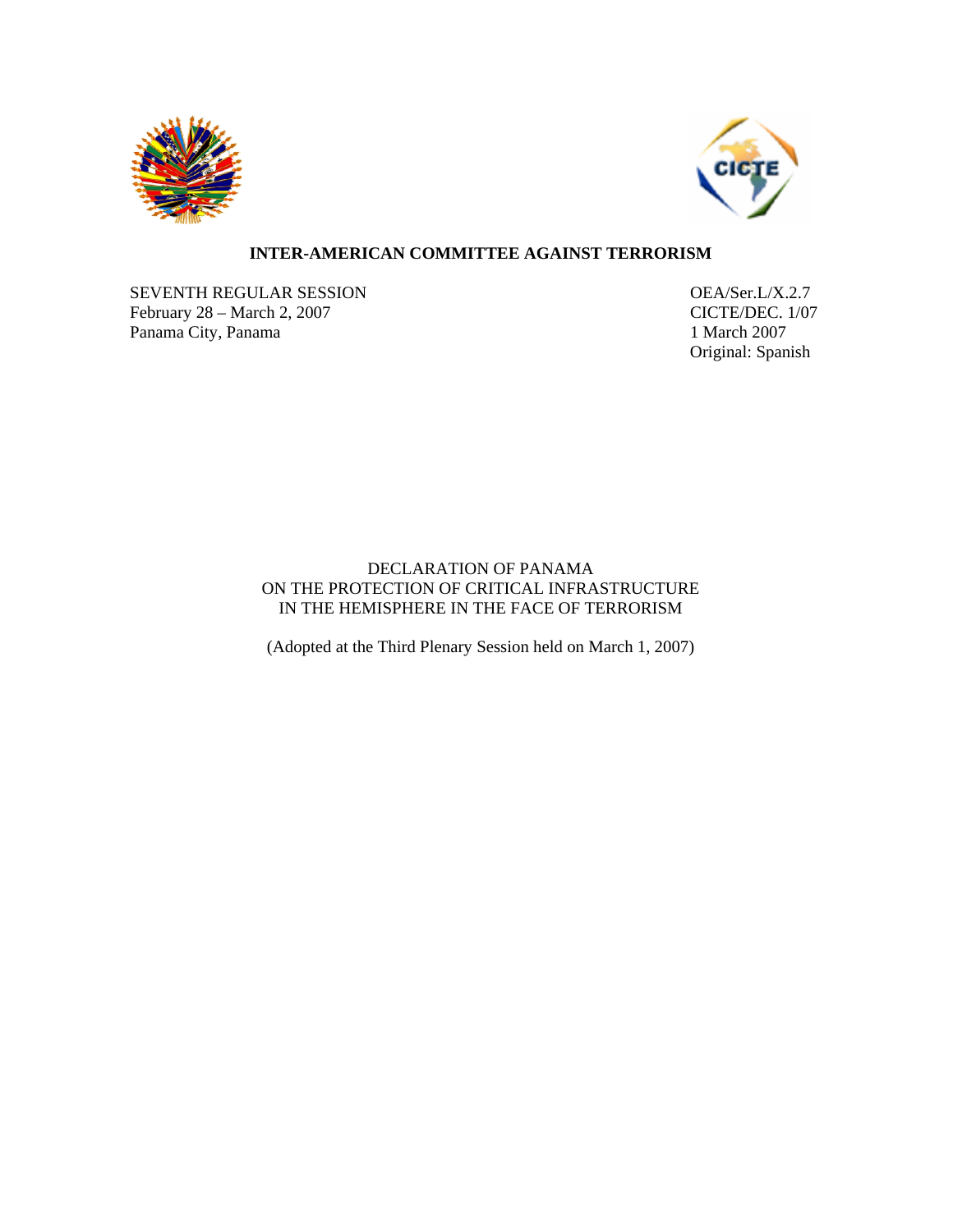## DECLARATION OF PANAMA ON THE PROTECTION OF CRITICAL INFRASTRUCTURE IN THE HEMISPHERE IN THE FACE OF TERRORISM $\mathfrak{U}$

(Adopted at the Third Plenary Session held on March 1, 2007)

THE MEMBER STATES OF THE INTER-AMERICAN COMMITTEE AGAINST TERRORISM (CICTE) OF THE ORGANIZATION OF AMERICAN STATES (OAS), gathered at the Seventh Regular Session, in Panama City, Republic of Panama, from February 28 to March 2, 2007,

MINDFUL of the purposes and principles of the Charter of the Organization of American States and of the Charter of the United Nations;

REAFFIRMING that terrorism in all its forms and manifestations, whatever its origin or motivation, has no justification whatsoever, affects the full enjoyment and exercise of human rights, and constitutes a grave threat to international peace and security, democratic institutions, and the values enshrined in the OAS Charter, the Inter-American Democratic Charter, and other regional and international instruments;

REITERATING their commitment to prevent, combat, and eliminate acts of terrorism and the financing of such acts through the broadest cooperation possible, in full compliance with their obligations under national and international law, including international human rights law, international humanitarian law, and international refugee law;

BEARING IN MIND the Conclusions and Recommendations of the Meeting of Ministers of Justice or Ministers or Attorneys General of the Americas (REMJA V) dealing with combating terrorism;

REAFFIRMING the commitments and conclusions adopted in the Declaration of San Carlos on Hemispheric Cooperation for Comprehensive Action to Fight Terrorism, as well as those adopted at the five prior regular sessions of CICTE;

EMPHASIZING that it is important for the Member States of the Organization of American States (OAS) to sign, ratify, implement, and continue implementing, as appropriate, the Inter-American Convention against Terrorism, as well as pertinent regional and international conventions and protocols, including the 13 international conventions and protocols and United Nations Security Council resolutions 1373 (2001) and 1624 (2005), in order to detain, deny safe haven to, and bring to justice, on the basis of the principle of extradite or prosecute, any person who supports, facilitates,

1

<sup>1.</sup> The Bolivarian Republic of Venezuela, on grounds of principle, reserves its approval of the Declaration of Panama on Protection of Critical Infrastructure in the Hemisphere in the face of Terrorism, believing that it lacks elements that would allow a comprehensive treatment of the question of terrorism. The grounds on which our position is based are set out in the document attached to the Minutes of this meeting and in the Rapporteur's Report.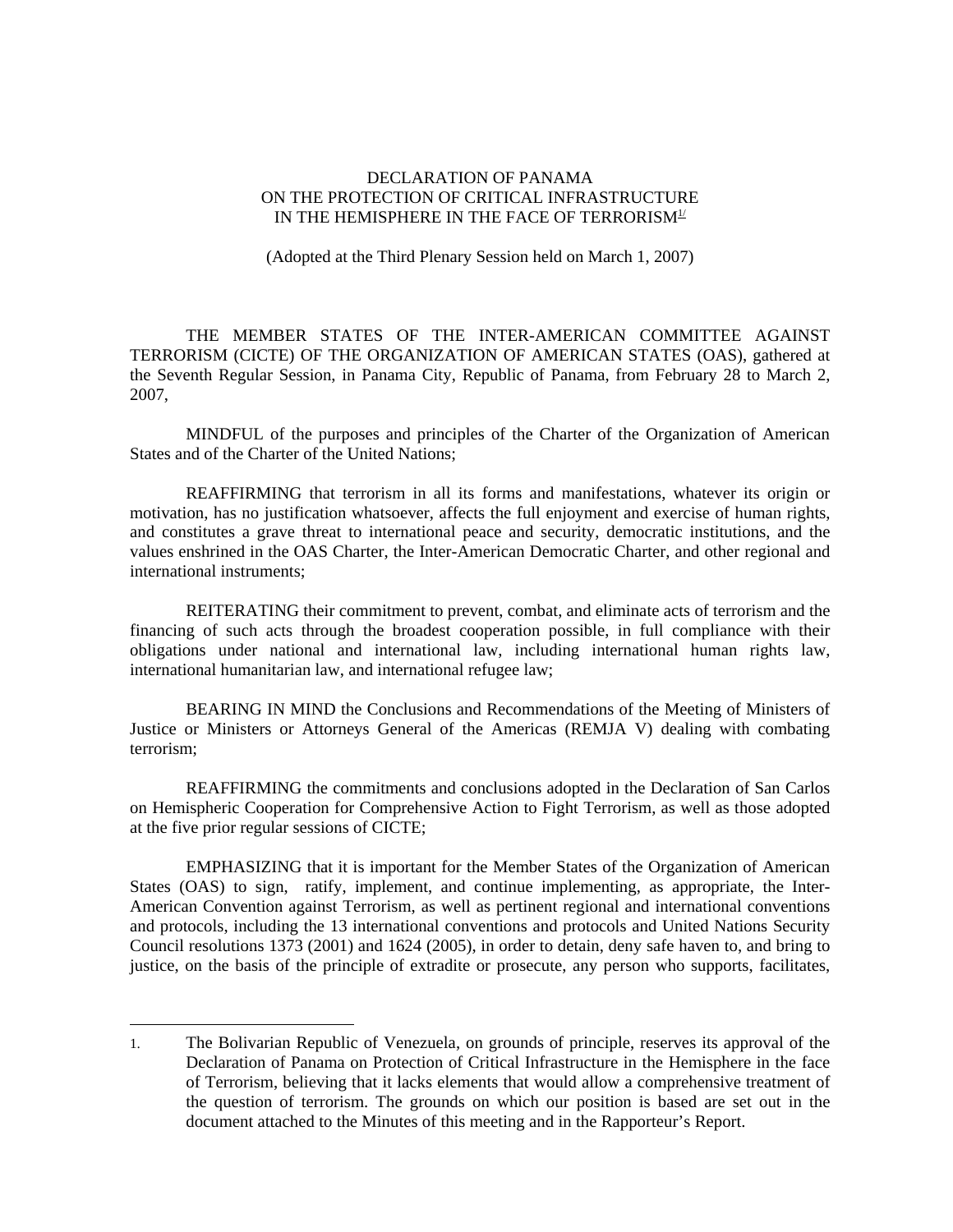participates, or attempts to participate in the financing, planning, preparation, or commission of terrorist acts or provides safe havens;

REAFFIRMING that OAS General Assembly resolutions AG/RES. 1939 (XXXIII-O/03) and AG/RES. 2004 (XXXIV-O/04), on cybersecurity, constitute a step forward with regard to measures aimed at strengthening the critical infrastructure of member states, especially the "Comprehensive Inter-American Cybersecurity Strategy: A Multidimensional and Multidisciplinary Approach to Creating a Cybersecurity Culture" and bearing in mind the work carried out by the Rapporteur Group on cybersecurity and critical infrastructure of the Inter-American Telecommunication Committee (CICTEL) related to the development of communication networks;

UNDERSCORING that the Declaration of San Carlos on Hemispheric Cooperation for Comprehensive Action to Fight Terrorism expressed the firm commitment to strengthening national and multilateral efforts to prevent, combat, and eliminate terrorist threats and attacks against financial, transportation, and telecommunications systems and attacks on critical infrastructure;

REITERATING the need to consider developing and implementing legislation on new mechanisms that will allow the pursuit of bilateral and multilateral initiatives which contribute to the fight against terrorism, without prejudice to and in harmony with the development of hemispheric trade and safe transportation policy;

RECALLING that, in the Declaration of Port-of-Spain on Strengthening Cooperation on Strategies to Sustain and Advance the Hemispheric Fight against Terrorism, member states expressed their intention to continue exploring new strategies for multilateral cooperation among themselves, in order to improve their capacity to promote and sustain the fight against terrorism and promote early detection capabilities and to prevent the transit, presence, and activities of terrorist organizations in the Hemisphere;

RECOGNIZING the need to promote international, regional, and subregional cooperation to confront terrorist threats to critical infrastructure that would compromise the production of raw materials, international trade, and, in particular, supply chains;

RECALLING that the Declaration on Security in the Americas (Mexico, 2003) and the Declaration of San Carlos on Hemispheric Cooperation for Comprehensive Action to Fight Terrorism (Bogotá, 2006) express the commitment to identify and fight emerging terrorist threats regardless of their origin, such as cybercrime, bioterrorism, and threats to tourism security and critical infrastructure;

WELCOMING the recently adopted United Nations Global Counter-Terrorism Strategy of September 8, 2006 (doc. A/RES/60/288), which calls for the intensification of all activities designed to enhance security and the protection of especially vulnerable targets, such as critical infrastructure and public places, and which builds on many of the elements proposed by the Secretary-General in his April 27, 2006, report to the General Assembly, entitled "Uniting against Terrorism: Recommendations for a Global Counter-Terrorism Strategy (doc. A/60/825);

TAKING INTO CONSIDERATION that critical infrastructure can be destroyed or damaged by terrorist acts, and that the state must take appropriate measures in its power to ensure the security of installations and of the people in them;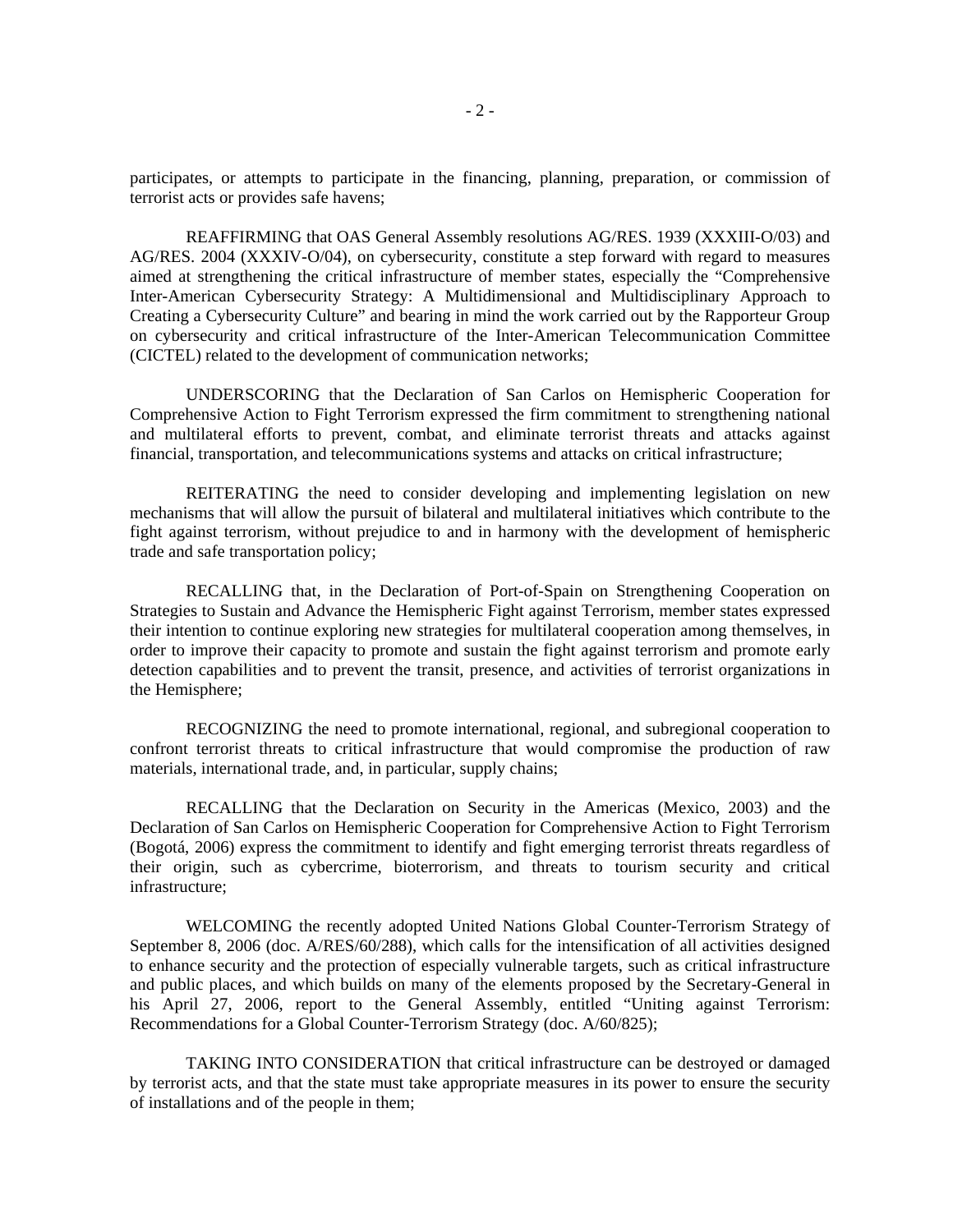RECOGNIZING the need to find effective ways to prevent, deter, mitigate consequences of, and be prepared to respond to, potential threats to critical infrastructure, and to ensure the security of installations and the people in them; and

RECOGNIZING the importance of promoting cooperation initiatives that improve the protection of critical infrastructure, including those identified in the CICTE Work Plan, and

RECOGNIZING the need to strengthen the CICTE Secretariat and provide it with the necessary human and financial resources to ensure its institutional operations, continuity in its endeavors, and fulfillment of the programs and activities contained in the CICTE Work Plan,

## DECLARE:

1. Their most vehement condemnation of terrorism, in all its forms and manifestations, as they consider it criminal and unjustifiable under any circumstances, regardless of where and by whom it is committed, and because it constitutes a serious threat to international peace and security and to the democracy, stability, and prosperity of the countries of the region.

2. The importance of the ratification of or accession to, as the case may be, the inter-American and universal instruments against terrorism by the Member States that have not already done so, and the implementation of the provisions thereof.

3. That critical infrastructure refers, *inter alia*, to those facilities, systems, and networks, and physical or virtual (IT) services and equipment, the disabling or destruction of which would have a severe impact on populations, public health, security, economic activity, the environment, democratic governance, or the ability of the government of a Member State to operate effectively.

4. Their acknowledgement that terrorism is a threat to critical infrastructure and their commitment to take all necessary actions, in accordance with their domestic law and relevant international agreements, to prevent mitigate and deter potential terrorist threats to critical infrastructure, through the development and implementation of national measures and the strengthening of regional and international cooperation.

5. The importance of the identification by Member States of their critical infrastructure and risks and threats posed to it from terrorism, in accordance with their domestic legal system and national priorities.

6. Their recognition of the Panama Canal as an example of critical infrastructure for the Hemisphere.

7. The importance of collaboration between CICTE and the competent subregional integration mechanisms that facilitate an ongoing dialogue among Member States, with a view to adopting preventive measures to mitigate and deter possible emerging terrorist threats to critical infrastructure.

8. The need to promote the voluntary sharing of experience, information and best practices among Member States, as well as hemispheric cooperation, for example through experts